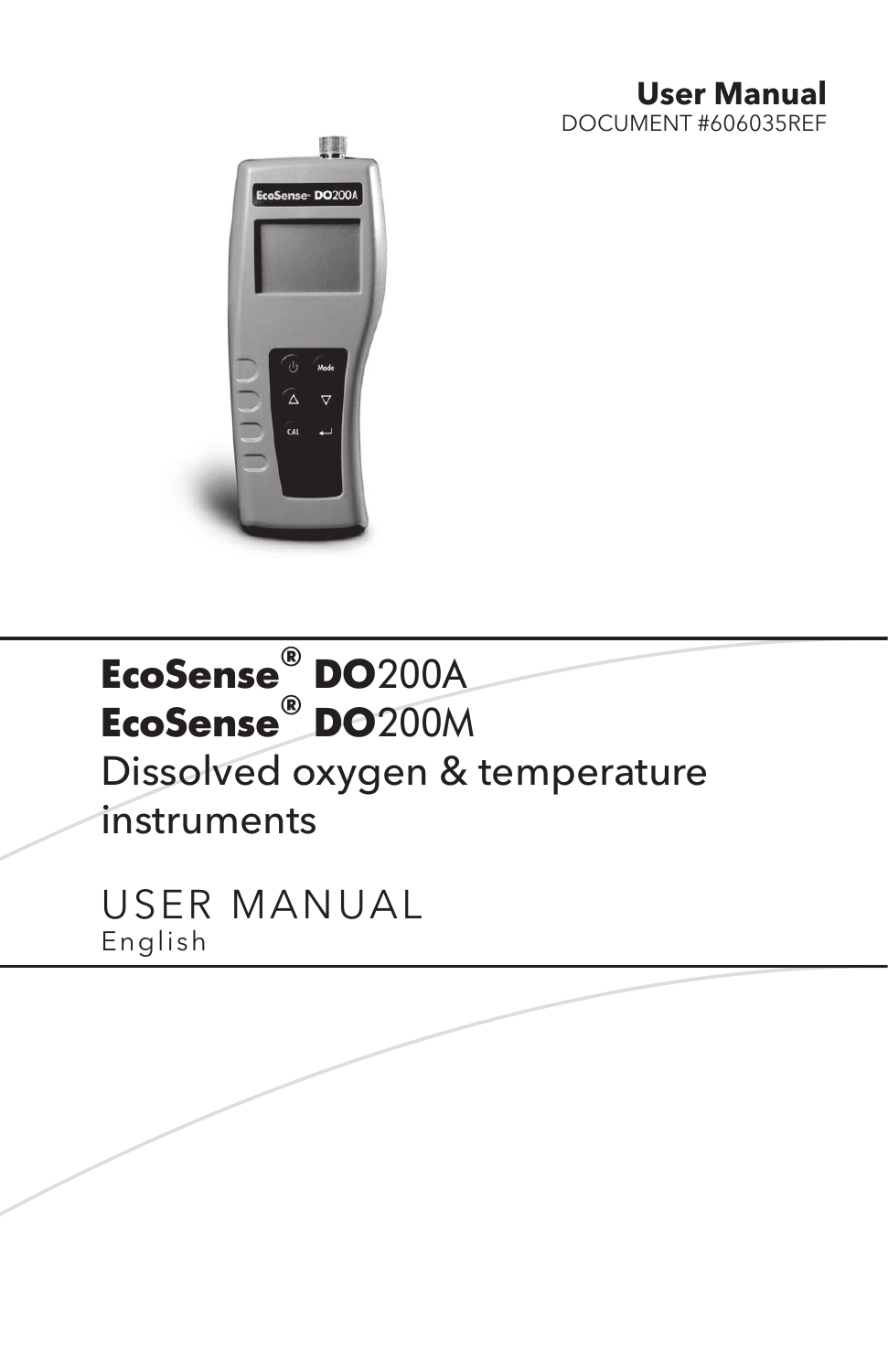The EcoSense® DO200A/DO200M Instrument is warranted for one year from date of purchase by the end user against defects in materials and workmanship. DO200A/DO200M probes and cables are warranted for one year from date of purchase by the end user against defects in material and workmanship. Within the warranty period, YSI will repair or replace, at its sole discretion, free of charge, any product that YSI determines to be covered by this warranty.

To exercise this warranty, write or call your local YSI representative, or contact YSI Customer Service in Yellow Springs, Ohio. Send the product and proof of purchase, transportation prepaid, to the Authorized Service Center selected by YSI. Repair or replacement will be made and the product returned, transportation prepaid. Repaired or replaced products are warranted for the balance of the original warranty period, or at least 90 days from date of repair or replacement.

#### Limitation of Warranty

This Warranty does not apply to any YSI product damage or failure caused by: (i) failure to install, operate or use the product in accordance with YSI's written instructions; (ii) abuse or misuse of the product; (iii) failure to maintain the product in accordance with YSI's written instructions or standard industry procedure; (iv) any improper repairs to the product; (v) use by you of defective or improper components or parts in servicing or repairing the product; or (vi) modification of the product in any way not expressly authorized by YSI.

THIS WARRANTY IS IN LIEU OF ALL OTHER WARRANTIES, EXPRESSED OR IMPLIED, INCLUDING ANY WARRANTY OF MERCHANTABILITY OR FITNESS FOR A PARTICULAR PURPOSE. YSI's LIABILITY UNDER THIS WARRANTY IS LIMITED TO REPAIR OR REPLACEMENT OF THE PRODUCT, AND THIS SHALL BE YOUR SOLE AND EXCLUSIVE REMEDY FOR ANY DEFECTIVE PRODUCT COVERED BY THIS WARRANTY. IN NO EVENT SHALL YSI BE LIABLE FOR ANY SPECIAL, INDIRECT, INCIDENTAL OR CONSEQUENTIAL DAMAGES RESULTING FROM ANY DEFECTIVE PRODUCT COVERED BY THIS WARRANTY

#### **Contact Information**

YSI 1725 Brannum Lane Yellow Springs OH, 45387, USA Tel: 800-897-4151 • 937-767-7241; Fax: 937-767-1058 E-mail: info@ysi.com Web: [ysi.com](https://www.ysi.com/)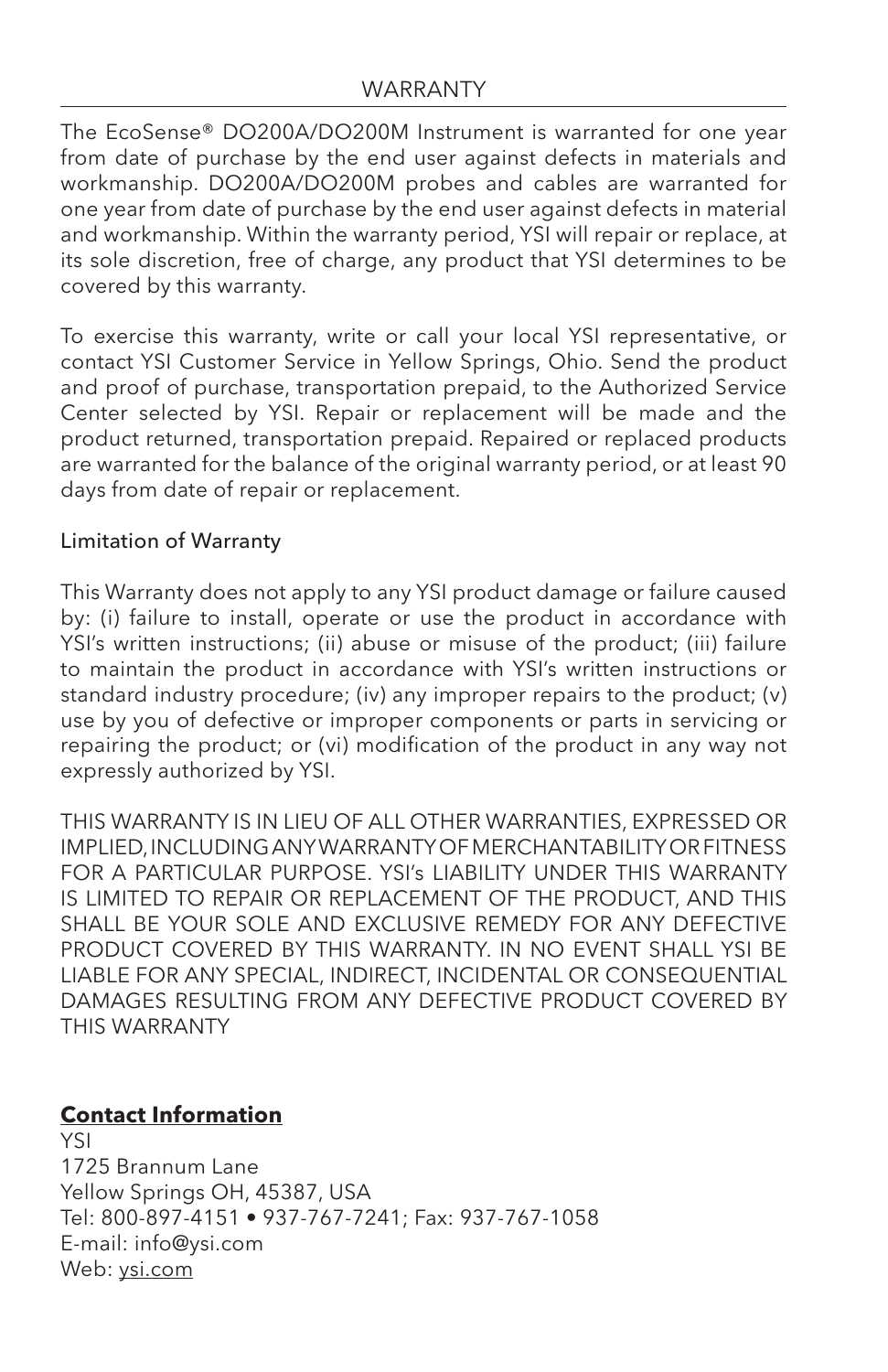## **CONTENTS**

| Downloading Data to a Computer - DO200M Only 10 |  |
|-------------------------------------------------|--|
|                                                 |  |
| Date/Time Settings - DO200M Only10              |  |
|                                                 |  |
|                                                 |  |
|                                                 |  |
|                                                 |  |
|                                                 |  |
|                                                 |  |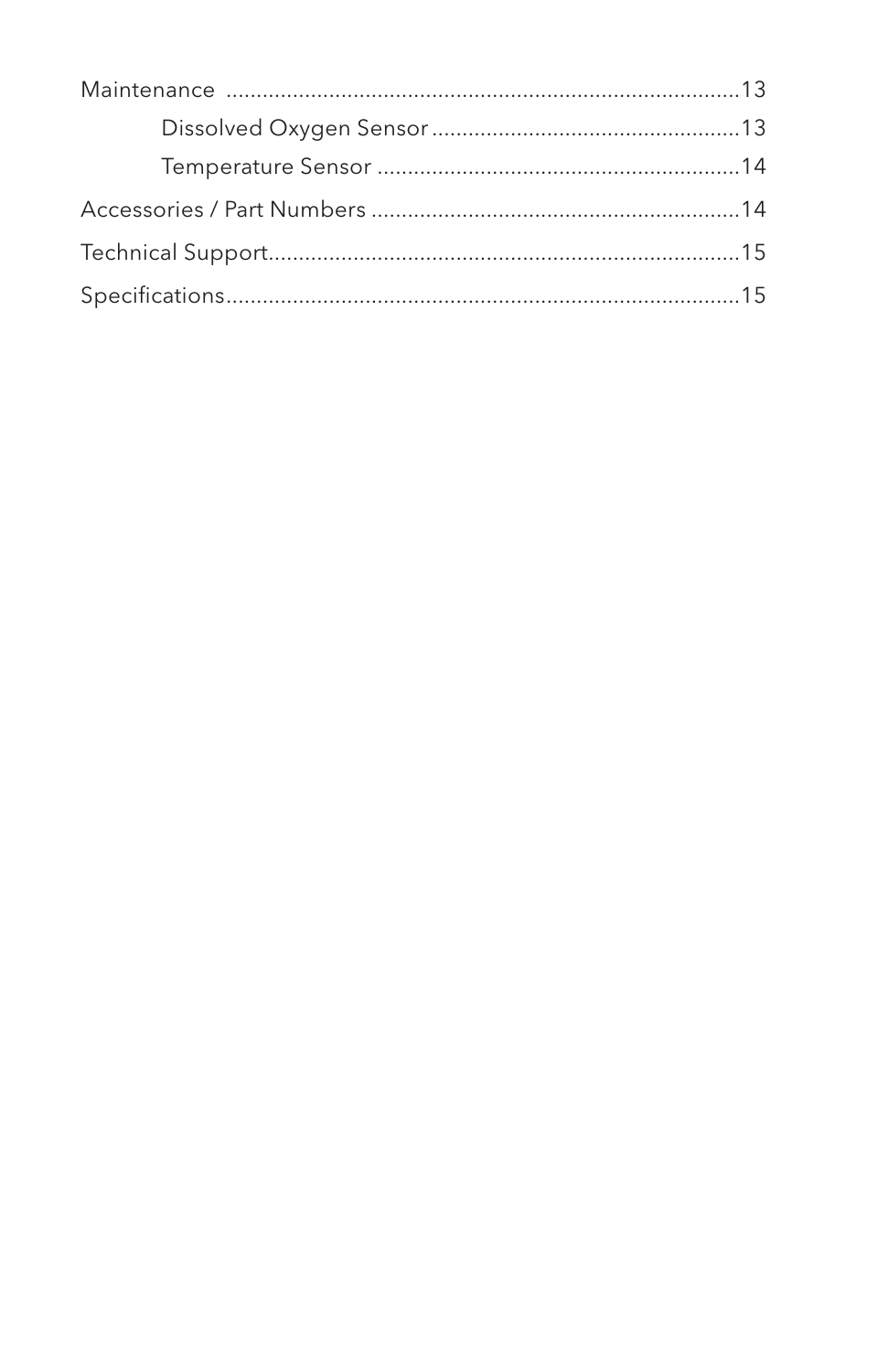## <span id="page-4-0"></span>**SAFETY INFORMATION**

Please follow the guidelines below, and read this manual in its entirety to ensure safe operation of the unit.

## **Avoiding Damage to the Instrument - Precautions**

### **The Instrument Case**

Though the instrument is housed in a water-proof IP67 case, DO NOT use it underwater. The cable connector is not waterproof unless the cap is installed. In case of submersion without the cap connected, follow these steps immediately:

- 1. Remove the battery and reinstall the battery cover.
- 2. Dry the connector if necessary, and replace the DO probe. Rinse unit carefully with distilled water. After rinsing and drying, inspect and clean connectors to remove all contaminants that may affect probe connections.
- 3. Wait for unit and all connections to dry before reinstalling the battery and resuming operation.
- 4. If the unit does not function correctly after step 3, contact YSI for possible repair or replacement.

### **The Probe**

- 1. Membranes last longer if properly installed and regularly maintained. Erratic readings can result from damaged or fouled membranes or from large bubbles in the electrolyte reservoir. If unstable readings or membrane damage occurs, replace both the membrane cap and Oxygen Probe solution (also known as "O2 Probe Electrolyte", potassium chloride, or KCl solution). The average replacement interval is 4 to 8 weeks, although they may last longer if kept clean. Harsh environments, such as wastewater, may require membrane replacement every 2 to 4 weeks. Unstable readings may occur if membrane cap is coated with oxygen consuming or oxygen evolving organisms such as bacteria or algae.
- 2. Chlorine, sulfur dioxide, nitric oxide and nitrous oxide can affect readings by behaving like oxygen at the probe.
- 3. Avoid substances that may damage probe materials such as concentrated acid, caustics and strong solvents. Probe materials include Stainless steel, epoxy and ABS Plastic.
- 4. Keep the probe's gold cathode clean and textured (when properly maintained it has a matte finish). If it is tarnished (from contact with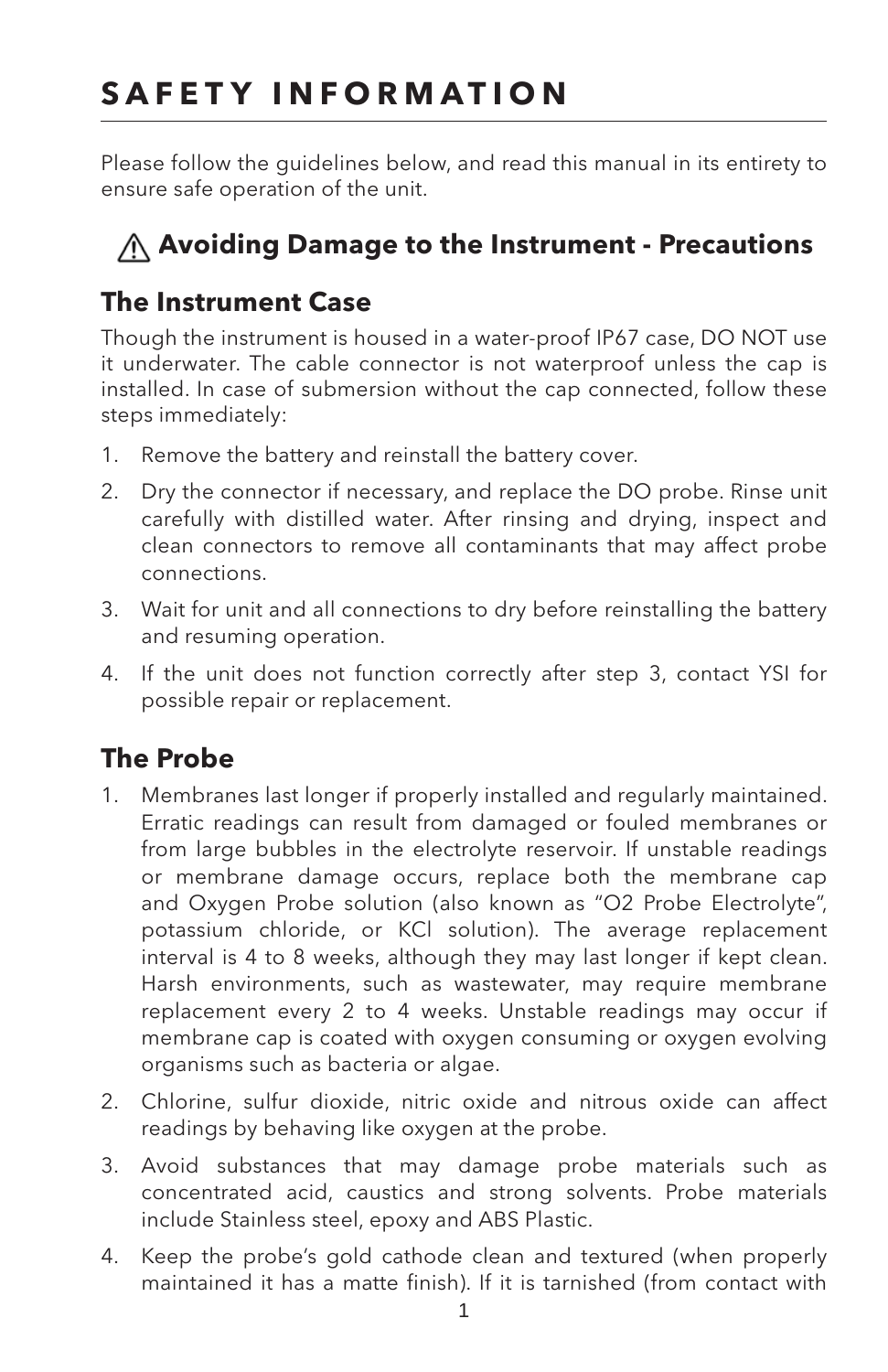<span id="page-5-0"></span>certain gases), or plated with silver (from extended use with a loose or wrinkled membrane), then clean it, following the instructions in the [Maintenance](#page-16-1) section.

5. To prevent the membrane and electrolyte from drying out, store the field probe in the calibration bottle with the moistened sponge. If using the self-stirring 200-BOD probe for the lab, store it in a clean BOD bottle with 1 inch of water to keep the probe in a saturated air environment.

| Item#  | <b>Contents</b>                                                                                                                                               |
|--------|---------------------------------------------------------------------------------------------------------------------------------------------------------------|
| 606077 | DO200A meter, manual, and 9V battery                                                                                                                          |
| 606071 | DO200A meter, manual, 9V battery, transport case,<br>polarographic probe with 1 meter cable, 6 screw-on cap<br>membranes and electrolyte solution             |
| 606072 | DO200A meter, manual, 9V battery, transport case,<br>polarographic probe with 4 meter cable, 6 screw-on cap<br>membranes and electrolyte solution             |
| 606040 | DO200A meter, manual, 9V battery, transport case,<br>polarographic probe with 10 meter cable, 6 screw-on cap<br>membranes and electrolyte solution            |
| 601027 | DO200M meter, manual, USB cable, and 9V battery                                                                                                               |
| 601028 | DO200M meter, manual, USB cable, 9V battery, transport<br>case, polarographic probe with 1 meter cable, 6 screw-on<br>cap membranes and electrolyte solution  |
| 601029 | DO200M meter, manual, USB cable, 9V battery, transport<br>case, polarographic probe with 4 meter cable, 6 screw-on<br>cap membranes and electrolyte solution  |
| 601030 | DO200M meter, manual, USB cable, 9V battery, transport<br>case, polarographic probe with 10 meter cable, 6 screw-on<br>cap membranes and electrolyte solution |

## <span id="page-5-1"></span>**PACKAGE CONTENTS**

## **UNPACKING**

Carefully unpack the unit and accessories, and inspect for shipping damages. Compare received parts with materials listed in the [Package](#page-5-1)  [Contents](#page-5-1) section. Notify YSI immediately of any damage or missing parts. Save all packing materials until satisfactory operation is confirmed.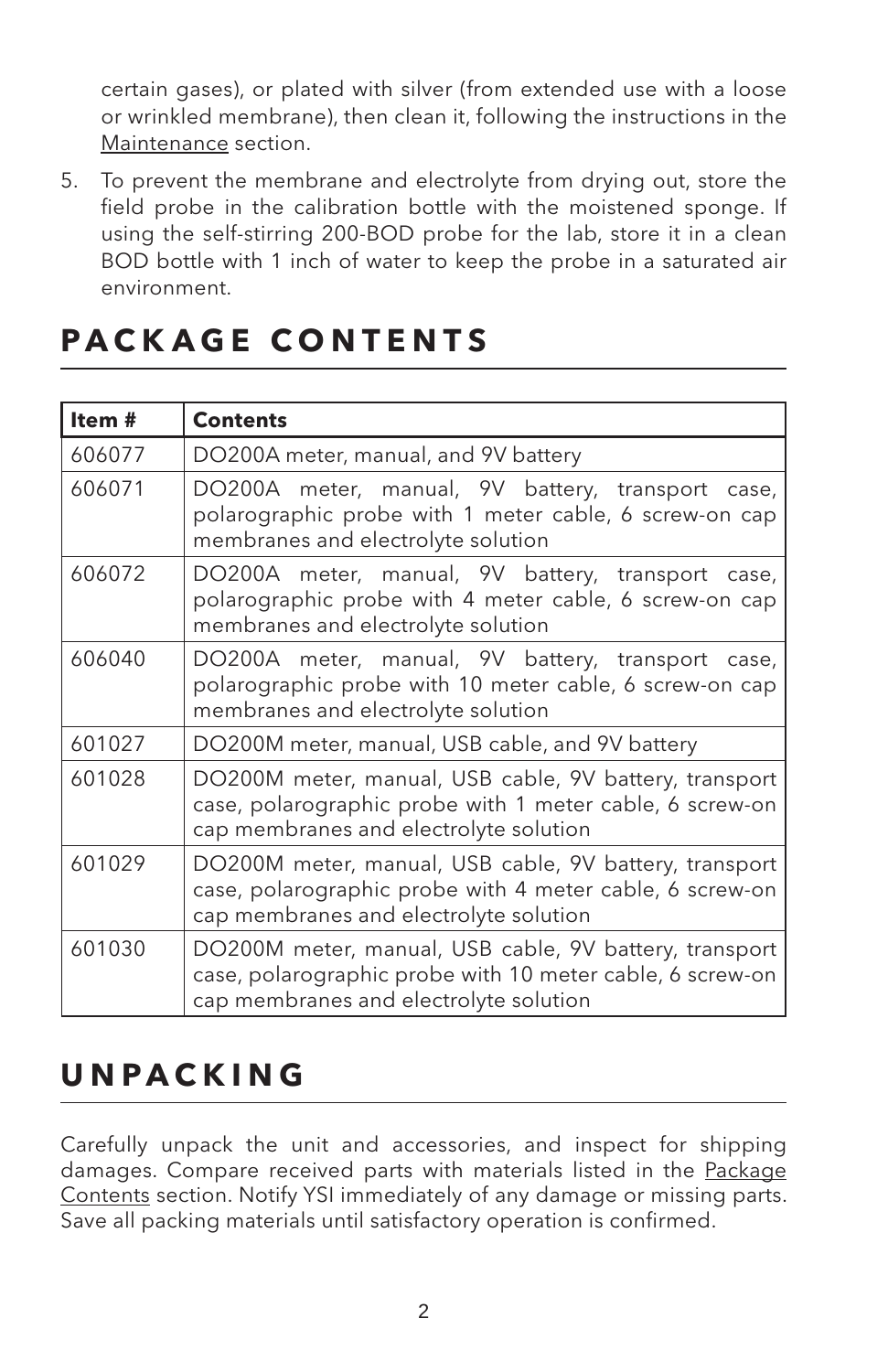### <span id="page-6-0"></span>**Probe Preparation**

The DO probe ships with a dry, protective membrane. To install a new membrane cap on the probe:

- 1. Unscrew probe membrane cap and discard.
- 2. Fill a new cap with Oxygen Probe Solution. Prepare according to directions on the solution bottle.
- 3. Thread filled membrane cap onto sensor. The sensor can be placed in a 100% water-saturated air environment ([see Dissolved Oxygen](#page-11-1) [Calibration section\)](#page-11-1).
- 4. Allow sufficient warm-up time for initial use (10-15 min). During this time an "ovEr" message may appear on the display. This is normal. After the warm up is complete the message will disappear.

### **Battery Installation**

An initial display of "BAT" on the LCD indicates approximately one hour of battery life for unit operation within specifications. Replace battery when "BAT" appears on the LCD.

To replace battery, remove the two battery cover screws and the battery cover and o-ring (Figure 1). Replace the 9V battery. Replace the battery cover and o-ring (be sure to align the o-ring correctly to prevent a bad seal) and fasten the two battery cover screws for the splash-resistant feature.



*Figure 1*

#### Battery Disposal

This instrument is powered by a 9 volt battery, which the user must remove and dispose of when the batteries no longer power the instrument. Disposal requirements vary by country and region, and users are expected to understand and follow the battery disposal requirements for their specific locale.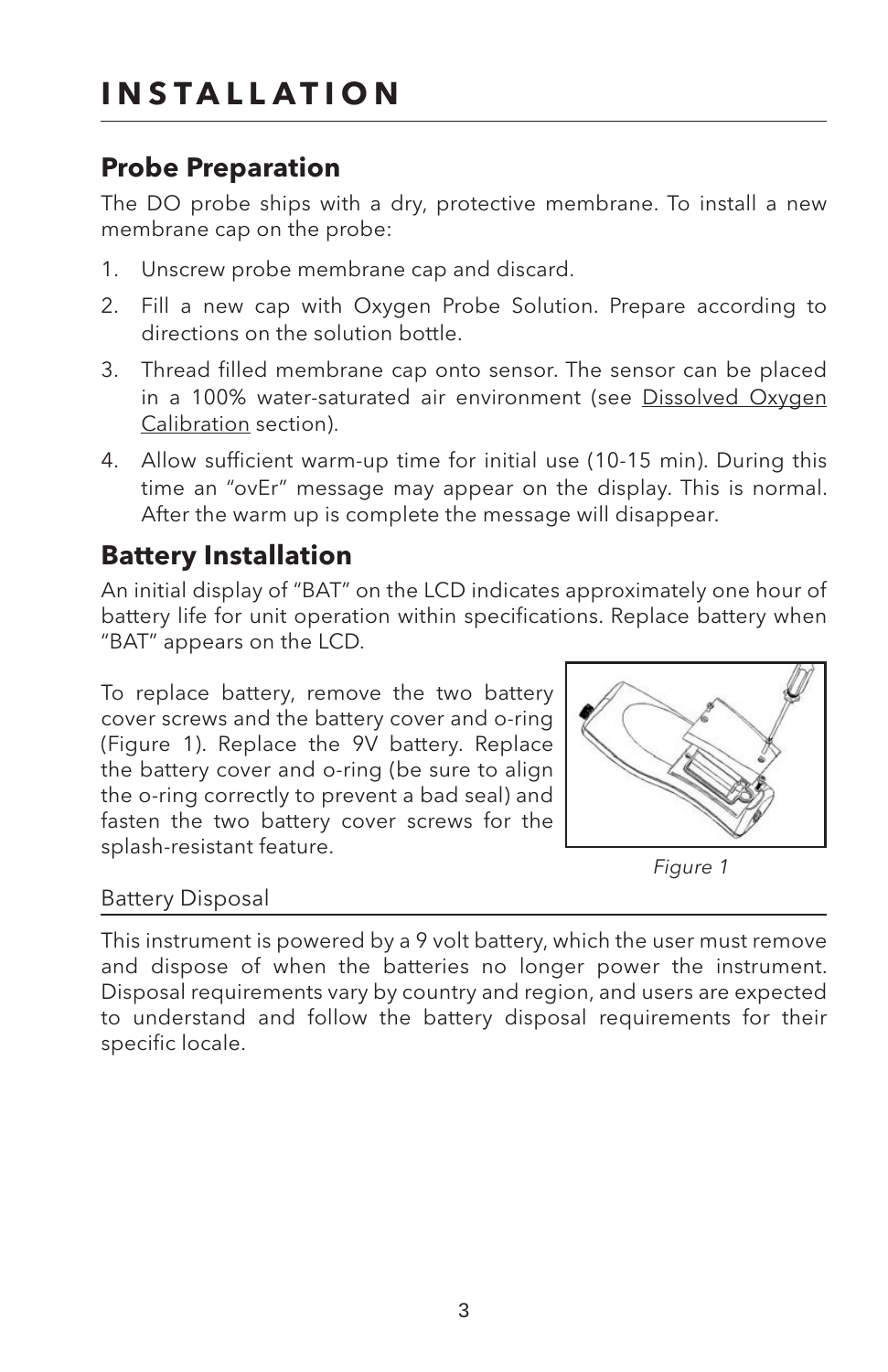## <span id="page-7-0"></span>**INTENDED USE AND GENERAL OVERVIEW**

The YSI DO200A and YSI DO200M are precise water quality instruments that measure dissolved oxygen (DO) in addition to temperature. A builtin microprocessor stores, calculates, and compensates for all parameters related to DO determinations including DO electrode temperature characteristics.

The DO200A and DO200M have a waterproof IP67 case when the connector cap is installed. The keys are highly reliable with tactile and audio feedback. These instruments use one 9V battery. Recalibration is not required when power is restored.

The front of the instrument has a large LCD that displays temperature and either DO % or DO mg/L (ppm). The instrument also displays user prompts and mode indicators. The unit prompts the user through calibration and measurement procedures.

The model DO200A/DO200M field and lab probes use a polarographic electrode with convenient screw-on cap membranes. Field probes feature a built-in temperature probe for automatic temperature compensation, as well as a stainless steel body for added weight. The self stirring 200-BOD lab probe (item # 609200) is also available.

Key differences between the YSI DO200A and DO200M include:

- DO200A can store 50 data sets, while the DO200M can store 250 data sets.
- A real-time clock is included on the DO200M for date/time stamp of saved data.
- The DO200M features a waterproof USB port with cover that will allow customers to download stored measurement data to a PC.
- A recal prompt on the DO200M allows users to select a recalibration interval.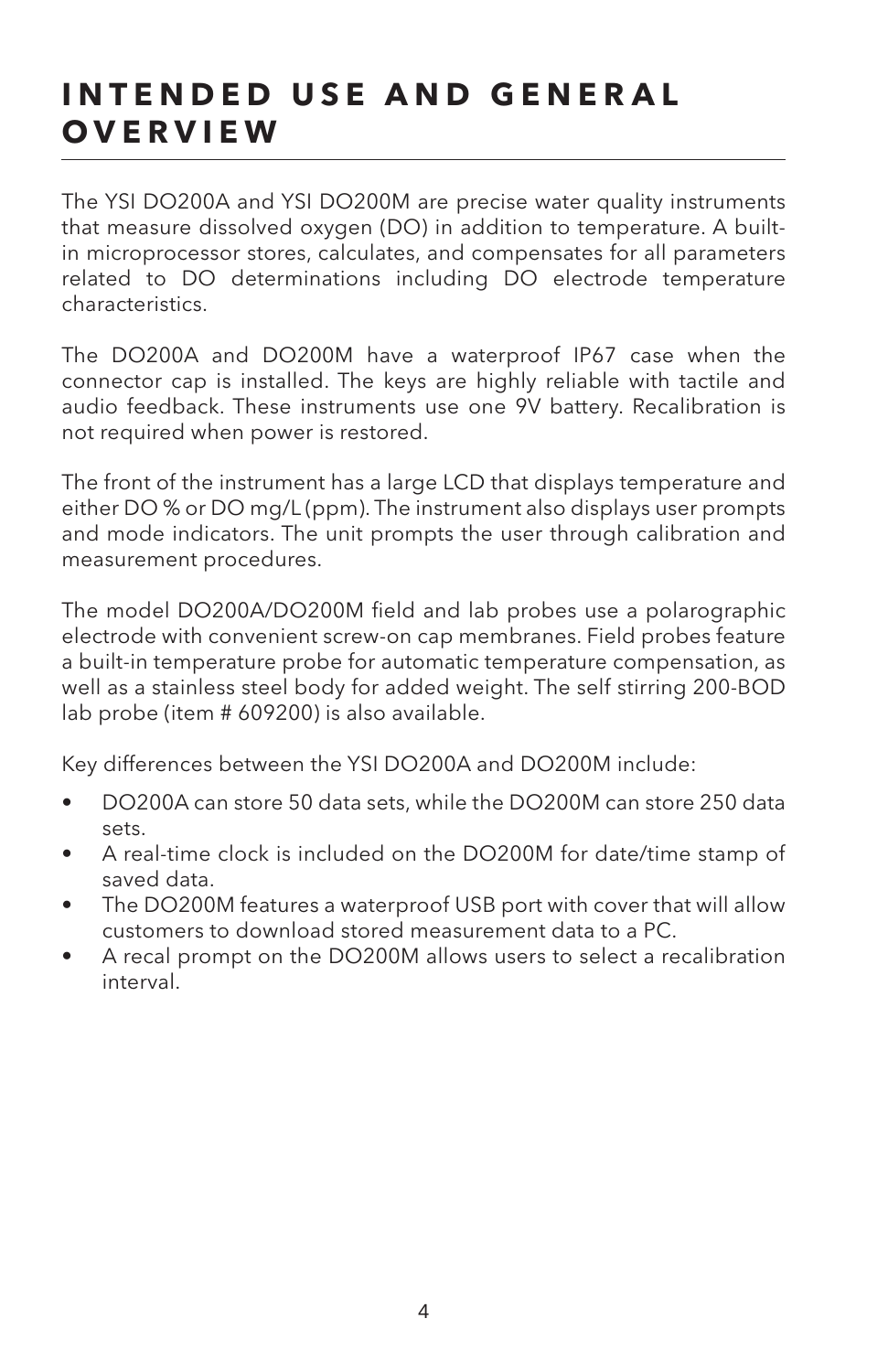### <span id="page-8-0"></span>**DISPLAY DESCRIPTION**



| Number | Description                                                                                                                        |
|--------|------------------------------------------------------------------------------------------------------------------------------------|
| 1      | Low battery indicator                                                                                                              |
| 2      | Recal Timer indicator (DO200M only)                                                                                                |
| 3      | Main display for dissolved oxygen values                                                                                           |
| 4      | USB/PC connection indicator (DO200M only)                                                                                          |
| 5      | Calibration mode indicator                                                                                                         |
| 6      | Data set number                                                                                                                    |
| 7      | Temperature display                                                                                                                |
| 8      | Dissolved oxygen units (% or mg/L)                                                                                                 |
| 9      | mbar: Displays during calibration to prompt<br>user for true barometric pressure.                                                  |
| 10     | Save, Full, Recall, Each, All, Delete:<br>Instrument's data storage indicators.                                                    |
| 11     | Date/Time display (DO200M only)                                                                                                    |
| 12     | SAL ppt: Displays during calibration when<br>user is prompted for the approximate salinity<br>(in ppt) of the sample to be tested. |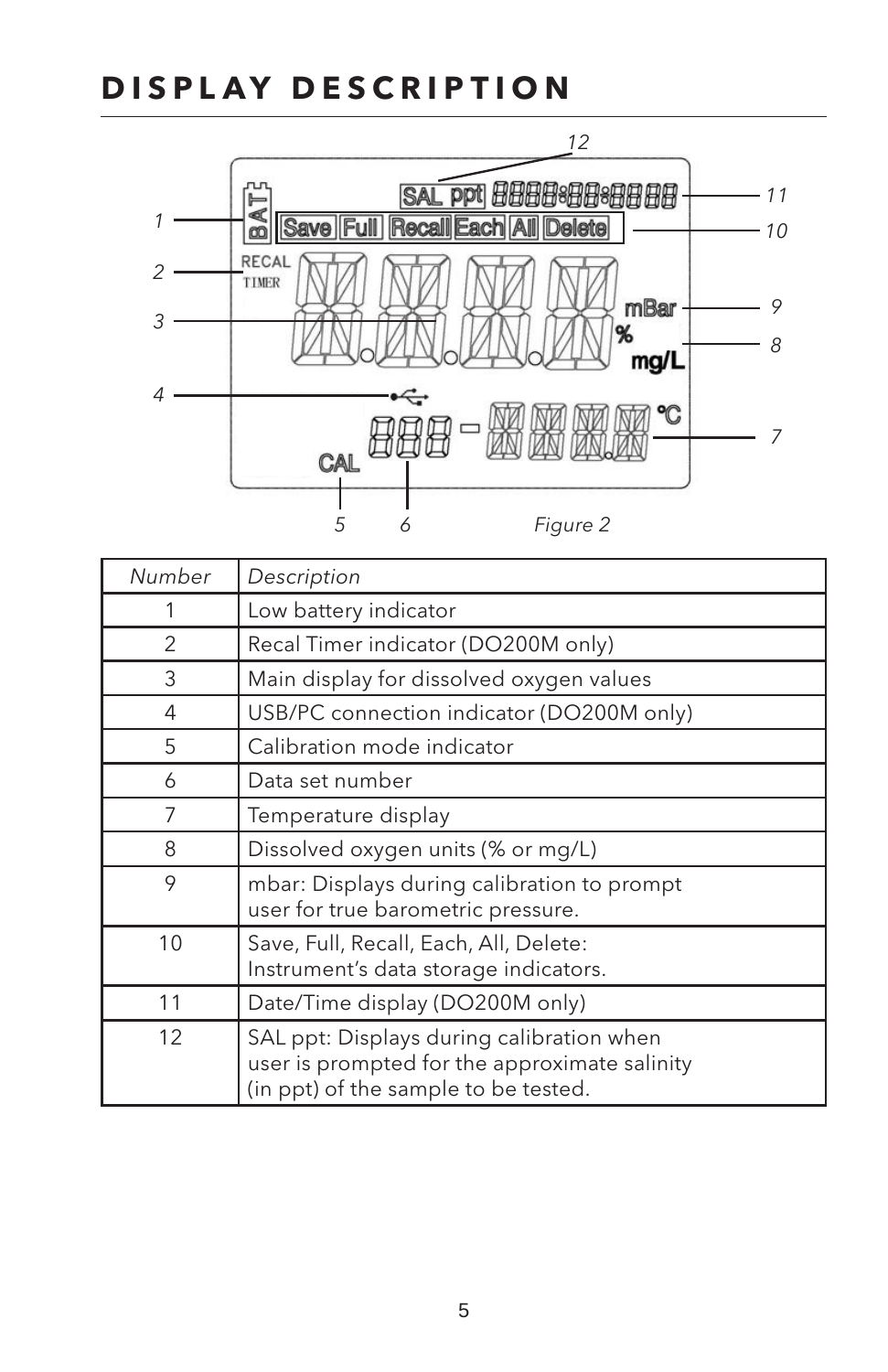## <span id="page-9-0"></span>**OPERATIONAL KEYS DESCRIPTION**



*Figure 3*

| Number         | Key            | Description                                                                                                                                                                                                                                                                                                                        |
|----------------|----------------|------------------------------------------------------------------------------------------------------------------------------------------------------------------------------------------------------------------------------------------------------------------------------------------------------------------------------------|
| 1              |                | Power key. Turns the unit on or off.                                                                                                                                                                                                                                                                                               |
| 2, 6           |                | Up and down arrow keys. Used to<br>scroll through saved data in Recall<br>mode, select the data deletion<br>option in Delete mode, and adjust<br>input values for barometric pressure<br>and salinity during calibration. On<br>the DO200M, these keys adjust<br>recal time and select/adjust date<br>time format and information. |
| 3              | <b>CAL</b>     | <b>Calibration</b> key. Press to enter<br>the calibration mode.                                                                                                                                                                                                                                                                    |
| $\overline{4}$ | Recal<br>Timer | <b>Recal Timer</b> key (DO200M<br>only). Press to enter the Recal<br>Timer input display.                                                                                                                                                                                                                                          |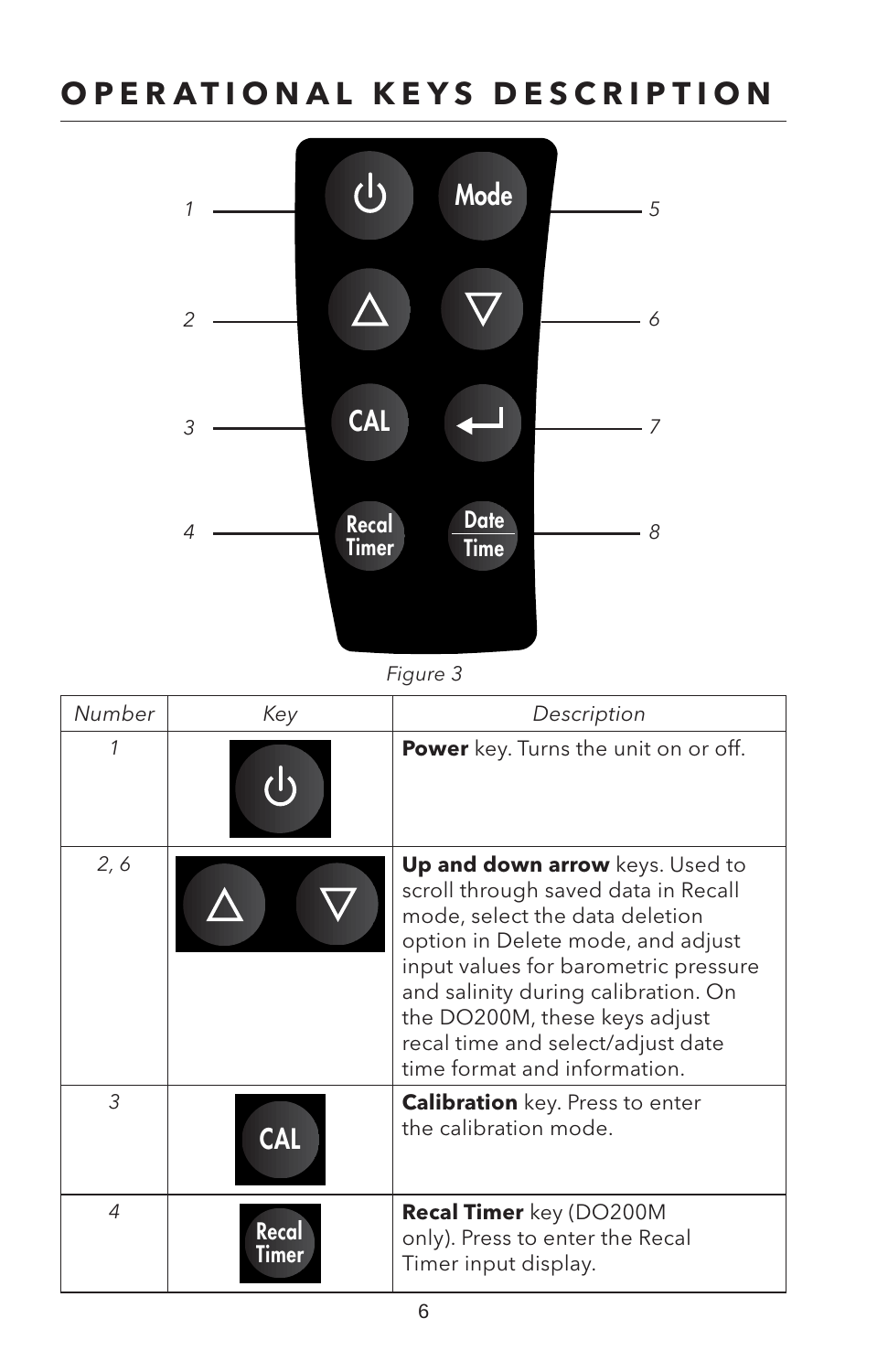<span id="page-10-0"></span>

| 5 | Mode                       | <b>Mode</b> key. Adjusts between<br>measurement modes (%,<br>mg/L), recalling saved data<br>and deleting saved data.                                                                                                                                                                                                                                                                                                       |
|---|----------------------------|----------------------------------------------------------------------------------------------------------------------------------------------------------------------------------------------------------------------------------------------------------------------------------------------------------------------------------------------------------------------------------------------------------------------------|
| 7 |                            | <b>Enter</b> key. Pressing Enter saves the<br>current measurement into memory,<br>confirms mode selection (recall/<br>delete), confirms calibration steps,<br>and confirms data deletion. On the<br>DO200M, this key confirms recal<br>timer entry and date/time selections.                                                                                                                                               |
| 8 | <b>Date</b><br><b>Time</b> | Date/Time key (DO200M only).<br>A short press (i.e. key is not held)<br>of the Date/Time key changes the<br>display in the upper right corner to<br>be either Date or Time. Pressing and<br>holding for 3 seconds will allow date<br>and time information to be updated.<br>Pressing and holding for 6 seconds<br>will allow for the date (e.g. MM/<br>DD/YYYY) and time format (12 or<br>24 hour) settings to be changed. |

## **OPERATIONAL PROCEDURES**

displays in the lower right of the display, and the unit is ready for operation. anow probe to touch any sond object in the solution. Allow ho air bubbles<br>around the probe. When the unit is not in use, turn it off to save battery life. Press the Power  $\stackrel{\text{(b)}}{ }$  key to turn the unit on or off. The instrument will perform a self-diagnostic test, during which an "ovEr" message may appear on the Improgrammers to all the suppregnation of the sample solution. If possible, do not allow probe to touch any solid object in the solution. Allow no air bubbles display. This is normal. After the warm up is complete the message will disappear. After the self-diagnostic test completes, the temperature The instrument has a 30 minute auto shut off feature when not in use.

Reverse white all other imagery *Note: During an oxygen measurement, the probe must be moved approximately 1/2 ft per second to overcome the inherent consumption of oxygen by the sensor. When using the 200-BOD lab probe, however, simply use the probe's self-stirring feature.*

### **Measurement Modes - % or mg/L**

This unit provides three distinct measurements: Temperature, Dissolved **colors:** Black background Oxygen in % saturation, and Dissolved Oxygen in mg/L (ppm). The dissolved oxygen measurement unit is indicated on the right side of the display. Press Mode to switch between % and mg/L.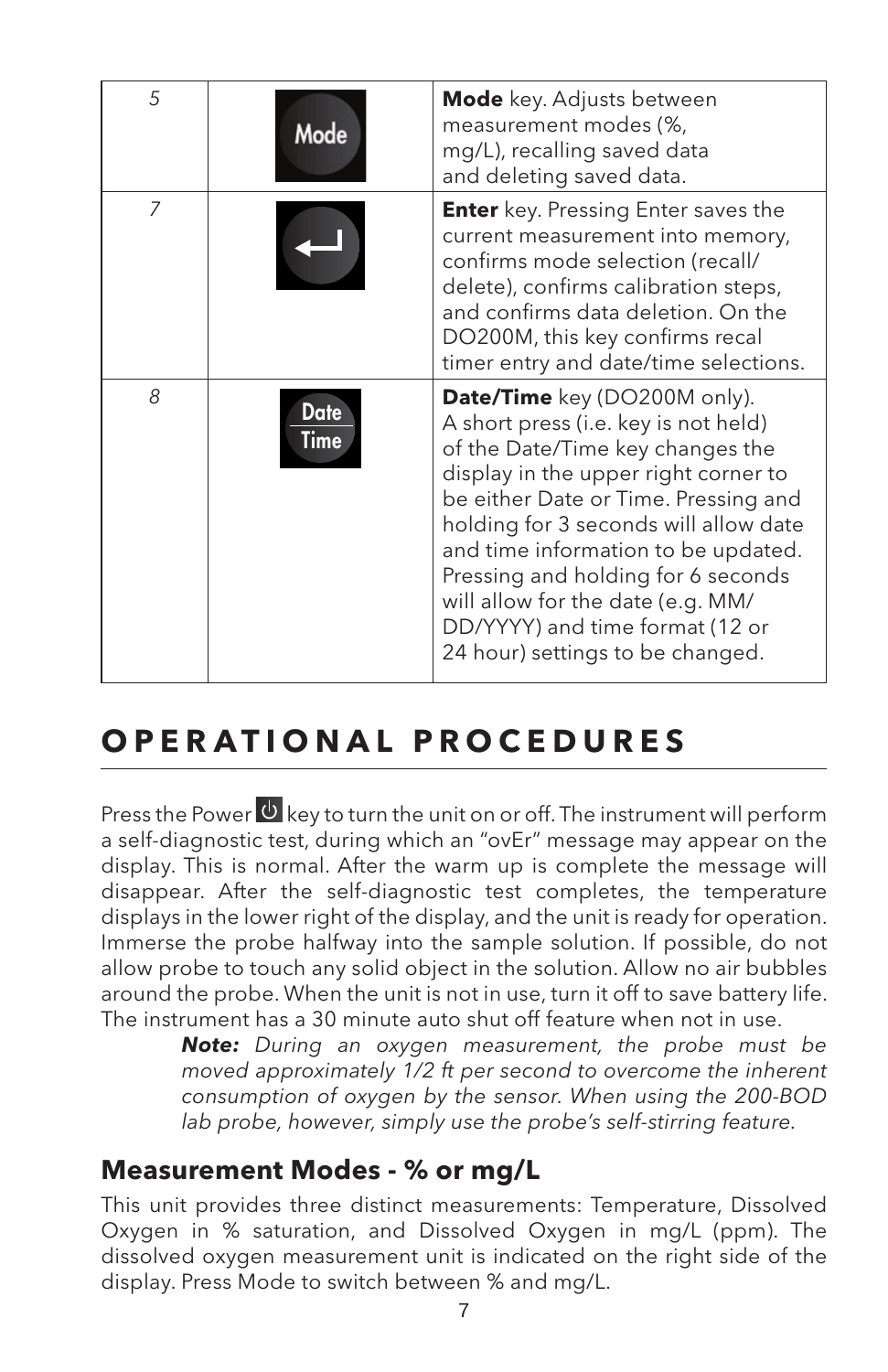### <span id="page-11-0"></span>**Calibration**

#### **Temperature**

All probe and cable assemblies have a built-in thermistor. Temperature calibration is not available or required. To verify the temperature sensor, compare it to a NIST traceable thermistor by touching the thermistors together and observing the measurements.

#### <span id="page-11-1"></span>**Dissolved Oxygen**

Calibration Requirements:

• The approximate true barometric pressure (in millibars [mbars]) of the location at the time of calibration.

True Barometric Pressure (mmHg) =

[Corrected BP mmHg] – [2.5 \* (Local Altitude in ft. above sea level/100)]  $mBar = mmHg * 1.333$ 

- The approximate salinity of the water to be analyzed. Fresh water's salinity value is approximately zero parts per thousand (ppt). Seawater has an approximate salinity of 35 ppt.
- For highest accuracy, complete all calibrations at a temperature as close as possible to the sample temperature.
- 1. For the field probe, place 5-6 drops of clean water (tap, distilled, or deionized) into the sponge inside the calibration bottle. Turn the bottle over and allow any excess water to drain out of the bottle. The wet sponge creates a 100% water-saturated air environment for the probe, which is ideal for calibration, transport, and storage of the DO probe. For calibration, the probe remains in a water-saturated air and is not submersed.

For the lab BOD probe, simply use the same bottle the probe is stored in with approximately 1 inch of water in the bottom. This creates a 100% water-saturated air environment for the probe, which is ideal for calibration and storage of the Model 200-BOD probe. For calibration, the probe remains in a water saturated air atmosphere and is not submersed.

- 2. For the field probe, slide it into the calibration bottle. Be sure the membrane does not touch the sponge.
- 3. Turn on the unit by pressing the Power  $\bullet$  key. Wait 10 to 15 minutes for the dissolved oxygen and temperature readings to stabilize.
- 4. Press **CAL**.
- keys to increase or decrease the pressure value respectively. See 5. The LCD prompts for the local pressure in mBar. Use Up and Down <u>[Appendix A](#page-19-0)</u> to convert barometric pressure units to mBars.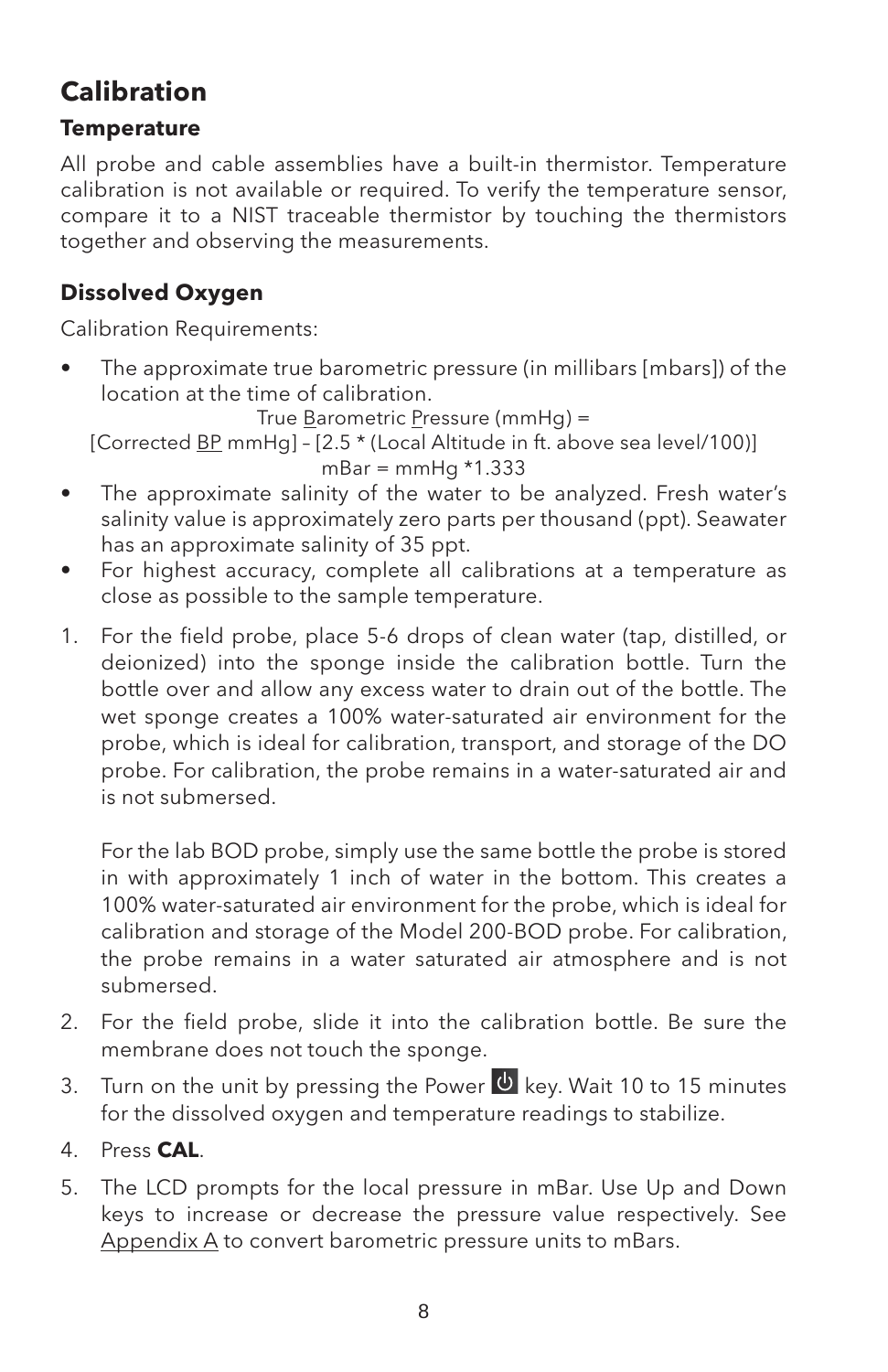- <span id="page-12-0"></span>6. When the proper pressure displays, press Enter  $\leftarrow$  once to view the calibration value in the lower right of the display. Once the value in the main display stabilizes, press Enter  $\leftarrow$  again to move to the salinity compensation procedure.
- 7. The display prompts for the approximate salinity of the water to be analyzed. Use the Up and Down keys to increase or decrease the salinity compensation value to the value of your sample (between 0 to 40 parts per thousand [ppt]). When the correct salinity displays, press  $Enter$  $\leftarrow$
- 8. The unit holds calibration even if it is powered off. However, it is recommended to check calibration with each use and recalibrate as necessary to prevent drift. Dissolved oxygen readings are only as good as the calibration.

### **Saving, Viewing and Deleting Data**

The DO200A can save 50 data records, while the DO200M can save 250 data records. When in measurement mode, press Enter  $\leftarrow$  to save a record. The instrument will confirm saving the data by displaying "Save" and the data record number for one second. "Full" is displayed when trying to save data and memory is full.

To view saved data, press Mode until "Recall" is displayed and then press Enter  $\leftarrow$  Use the Up or Down arrow keys to review different saved records. Press Mode to escape back to measurement mode.

To delete data records, press Mode while in measurement mode until "Delete" is displayed. Press Enter ... "All" will be displayed and blinking. Press the Up or Down arrow key to switch between delete 'All' or 'Each' options. Select either 'All' or 'Each' by pressing Enter  $\leftarrow$  while that option is displayed.

If 'All' is selected, all records will be deleted from memory and 'None' will be displayed. Press Mode twice to return to the measurement mode.

If 'Each' is selected, the Up and Down arrow keys will allow you to scroll through the saved data records. Press Enter to delete the selected record. All records after the deleted record will shift up to keep the records in sequential order. For example, if record 3 is deleted, record 4 will become record 3 and record 5 will become record 4. Press Mode twice to return to the measurement mode.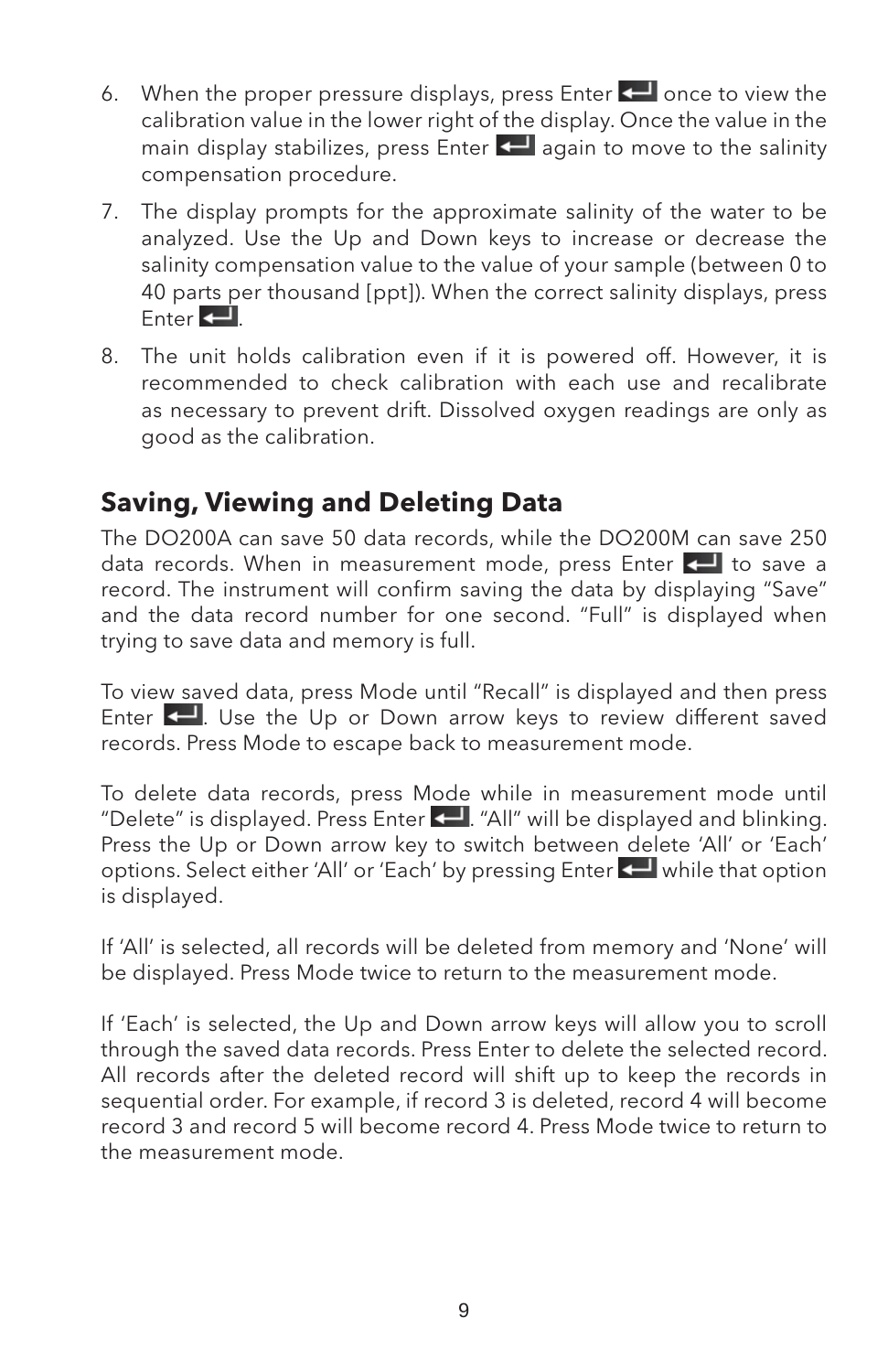### <span id="page-13-0"></span>**Downloading Data to a Computer - DO200M Only**

The DO200M features a micro USB connection that allows the instrument to be connected to a computer with Windows 7 or Windows 10 as the operating system. Once connected, data saved to the meter can be downloaded to the computer.

- 1. A USB cable is included with all DO200M instruments. Plug the micro USB connector into the DO200M instrument and the USB connector into a computer.
- 2. Turn the DO200M instrument on. A driver will install from the instrument to the computer.
- 3. Open Windows Explorer. The PC will recognize the instrument as a removable drive.



*Windows Explorer Icon*

4. Copy and paste the .csv file from the instrument to a location on the computer. This file can be opened in Excel®.

> *Note: The original .csv file should be left on the DO200M instrument. Do not try to modify this file.*

> *Note: If the .csv file is opened with Excel*® *and the data is not formatted correctly (e.g. a temperature reading is interpreted as a date), please refer to the [Troubleshooting](#page-14-1) section.*

5. The instrument can be disconnected from the computer. The original .csv file should still be located on the DO200M instrument.

### **Recal Timer - DO200M Only**

The Recal Timer feature provides a reminder to recalibrate the DO probe. If enabled, 'Recal' will be displayed when the user-defined interval has elapsed.

After pressing the Recal Timer key, use the Up and Down arrow keys to adjust the value for the recal prompt in number of days. Press Enter  $\leftarrow$  to confirm. The instrument will return to the run screen.

Any value between 0 and 60 days can be selected. Set the value to 0 to disable the Recal Timer.

### **Date/Time Settings - DO200M Only**

A short press (i.e. key is not held) of the Date and Time key changes the display in the upper right corner to be either Date or Time.

Press and hold the Date and Time key for 3 seconds to set date and time information. Use the up and down arrow keys to adjust Hour, Minute (Min) and Second (Sec). Press Enter **to** to confirm each selection. After adjusting time, adjust date information by using the up and down arrow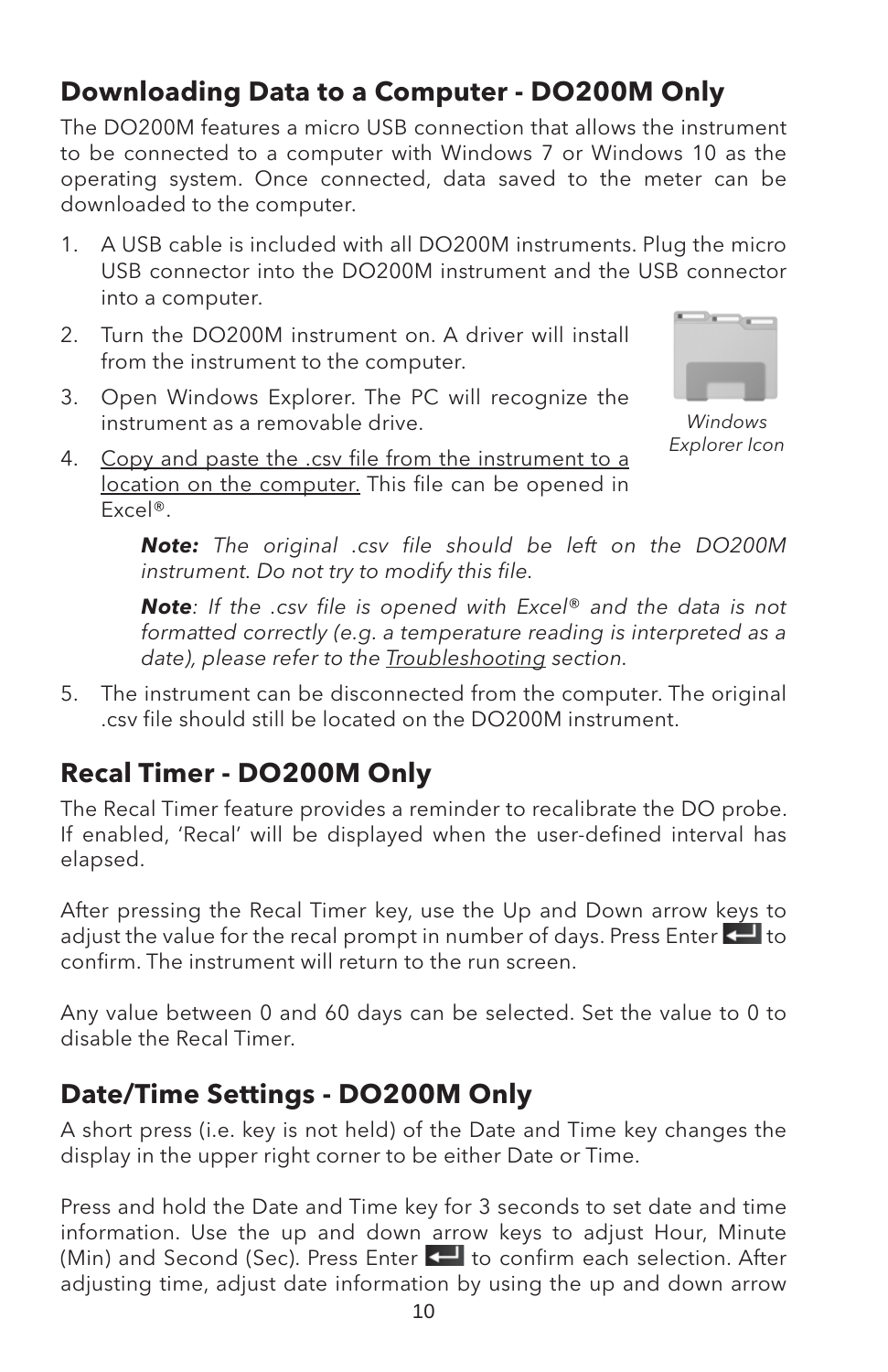<span id="page-14-0"></span>key to adjust the MM (month), DD (Day) and YYYY (Year) information. Press Enter  $\leftarrow$  to confirm each selection.

Press and hold the Date and Time key for 6 seconds to set the date/time format. Use the Up and Down arrow keys to display the desired Date format (MM/DD/YYYY, DD/MM/YYYY, or YYYY/MM/DD), followed by Enter to confirm the selection. Next, use the Up and Down arrow keys to display the desired Time format (12-hour or 24-hour), followed by Enter  $\Box$  to confirm the selection.

### **Sensor Storage**

#### **Short-term Storage**

When the DO sensor is not in use, store it in a moist environment. For shortterm storage (less than 30 days), moisten the sponge in the calibration/ storage sleeve with a small amount of clean water and place this over the probe with the membrane cap and sensor guard installed. This will provide a 100% saturated air environment.

If using the Model 200-BOD probe for the lab, store the probe in a BOD bottle containing at least 1 inch of clean water.

#### **Long-term Storage**

For long-term storage (>30 days), remove the battery from the instrument. Moisten the sponge in the calibration/storage sleeve with a small amount of clean water and place this over the probe with the membrane cap and sensor guard installed. Inspect the sponge every 30 days to make sure it is still moist.

Alternatively, you can place the probe with membrane cap directly in a beaker or other container of water, making sure that the water does not evaporate over time.

For long term storage of the Model 200-BOD probe, remove the membrane cap, rinse the probe tip with deionized water, and install a dry membrane cap (without electrolyte solution).

## <span id="page-14-1"></span>**TROUBLESHOOTING**

#### **Error Messages on Display**

| Main Display       | Possible Solutions                                                                                  |  |
|--------------------|-----------------------------------------------------------------------------------------------------|--|
| l "ovEr" or "undr" | Check membrane and electrolyte solution.<br>Clean anode and cathode.<br>Return product for service. |  |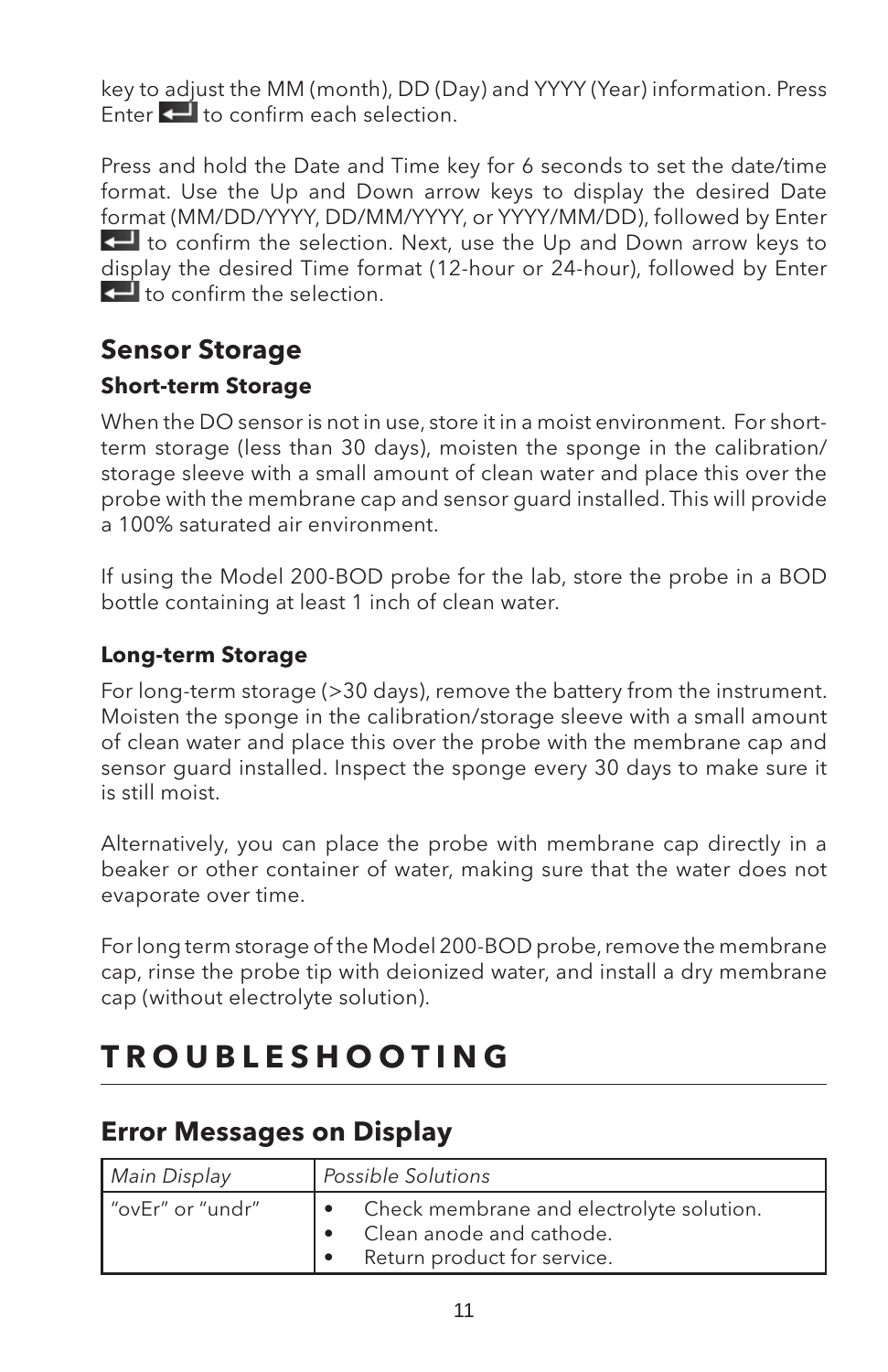<span id="page-15-0"></span>

| Secondary Display | l Possible Solutions                                            |  |
|-------------------|-----------------------------------------------------------------|--|
| l "undr"          | Heat the sample to above -6.0 °C<br>Return product for service. |  |
| l "ovEr"          | Cool sample to below 46.0 °C<br>Return product for service.     |  |

### **Opening the Data File with Excel®**

Depending on the region and language setting of your PC, measurement data might be formatted incorrectly by Excel® when the data file is opened.

This is sometimes encountered with German set as the PC language, as a German date format typically utilizes a decimal (DD.MM.YYYY). The DO200M utilizes a decimal as the radix, so a temperature of **31.1** is sometimes interpreted by Excel® as **31. Jan** when German is set as the PC language.

If a data file is opened in Excel® and measurement data is incorrectly interpreted as something other than a number, please follow these steps:

- 1. Open a blank Excel® spreadsheet.
- 2. Go to the **Data** tab and select **From Text**.



- 3. Choose to **Import** the data file you have copied to your PC. Don't select the original data file that is still on the instrument.
- 4. Under Step 1 of the Text Import Wizard, choose **Delimited**.

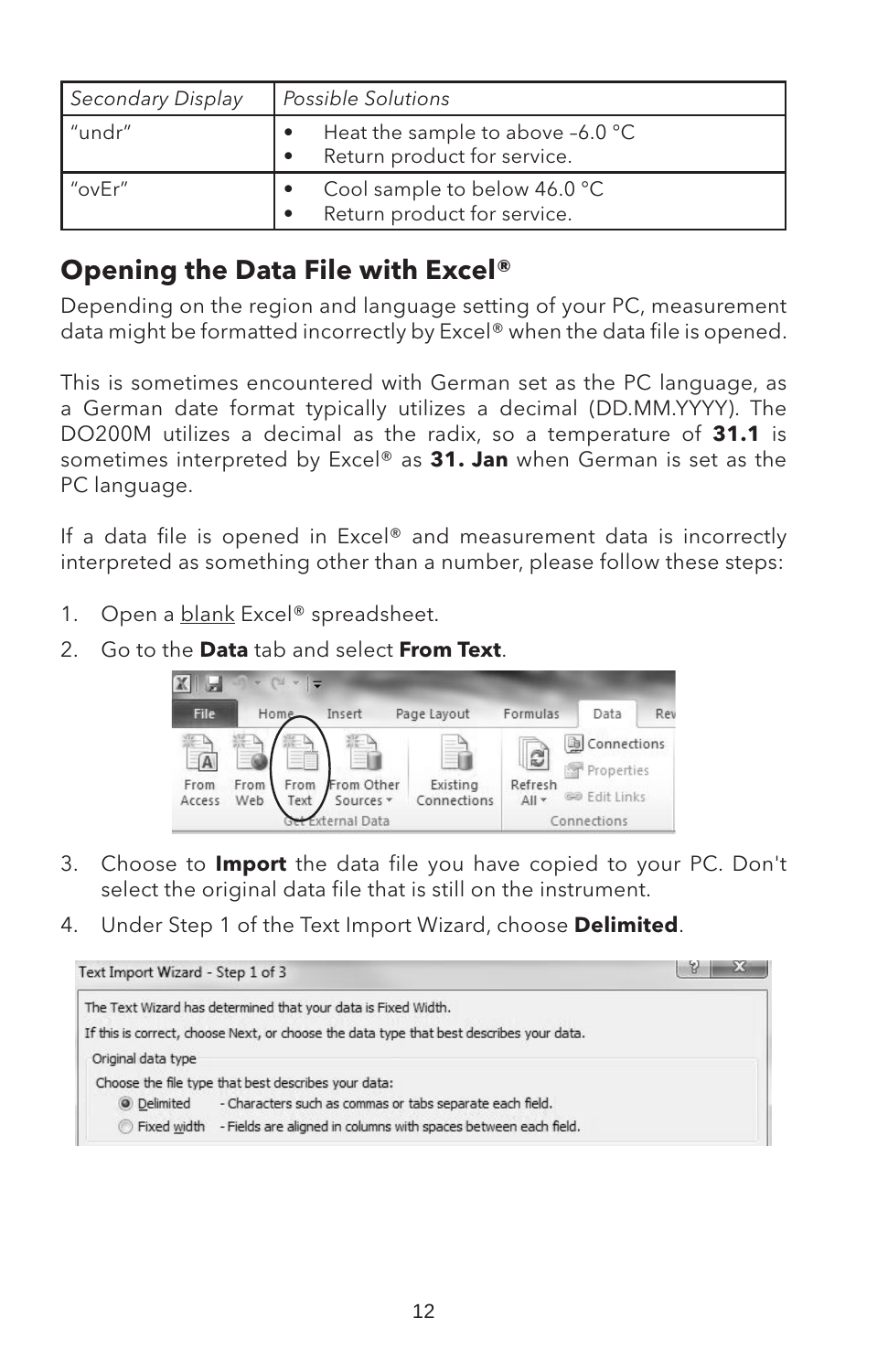<span id="page-16-0"></span>5. Under Step 2 of the Text Import Wizard, choose **Semicolon**.



6. Under Step 3, click on the column with the incorrectly formatted data. This column should be highlighted in black. Choose **Text** under **Column data format**. Do this for each column with incorrectly formatted data.

|                                                                          | This screen lets you select each column and set the Data Format. |                      |                           |             |                                                                             |        |
|--------------------------------------------------------------------------|------------------------------------------------------------------|----------------------|---------------------------|-------------|-----------------------------------------------------------------------------|--------|
|                                                                          | Column data format                                               |                      |                           |             |                                                                             |        |
| General                                                                  |                                                                  |                      |                           |             |                                                                             |        |
|                                                                          |                                                                  |                      |                           |             | 'General' converts numeric values to numbers, date values to dates, and all |        |
| $\odot$ Text                                                             |                                                                  |                      | remaining values to text. |             |                                                                             |        |
| <b>Date:</b>                                                             | <b>DMY</b>                                                       | $\blacktriangledown$ |                           |             | Advanced                                                                    |        |
|                                                                          | Do not import column (skip)                                      |                      |                           |             |                                                                             |        |
|                                                                          |                                                                  |                      |                           |             |                                                                             |        |
|                                                                          |                                                                  |                      |                           |             |                                                                             |        |
|                                                                          | <b>GeneraGeneral</b>                                             | General              | General General           |             | Text                                                                        | Genera |
|                                                                          |                                                                  |                      |                           |             |                                                                             |        |
|                                                                          |                                                                  | Time                 | DO %                      | $DO$ $mq/L$ | Temp degree Celsius                                                         |        |
|                                                                          | 2017/07/10 14:10:23                                              |                      | 97.1                      | 7.20        | 31.1                                                                        |        |
|                                                                          | 2017/07/10 14:10:31                                              |                      | 97.2                      | 7.21        | 31.1                                                                        |        |
|                                                                          | 2017/07/10 14:10:35                                              |                      | 97.2                      | 7.21        | 31.1                                                                        | ٠      |
| Data preview<br>$sep =$<br>Index Date<br>001<br>002<br>003<br>$\epsilon$ |                                                                  |                      | m                         |             |                                                                             |        |
|                                                                          |                                                                  |                      |                           |             |                                                                             |        |

7. Select **Finish**, then choose where you want the data to be placed on your opened spreadsheet.

## <span id="page-16-1"></span>**M A I N T E N A N C E**

### **Dissolved Oxygen Sensor**

Clean the probe whenever it won't calibrate or the readings are unstable and changing the membrane does not solve either issue. On average, the probe should only be cleaned about once or twice per year. To clean the probe, sand the electrodes according the directions below. In addition to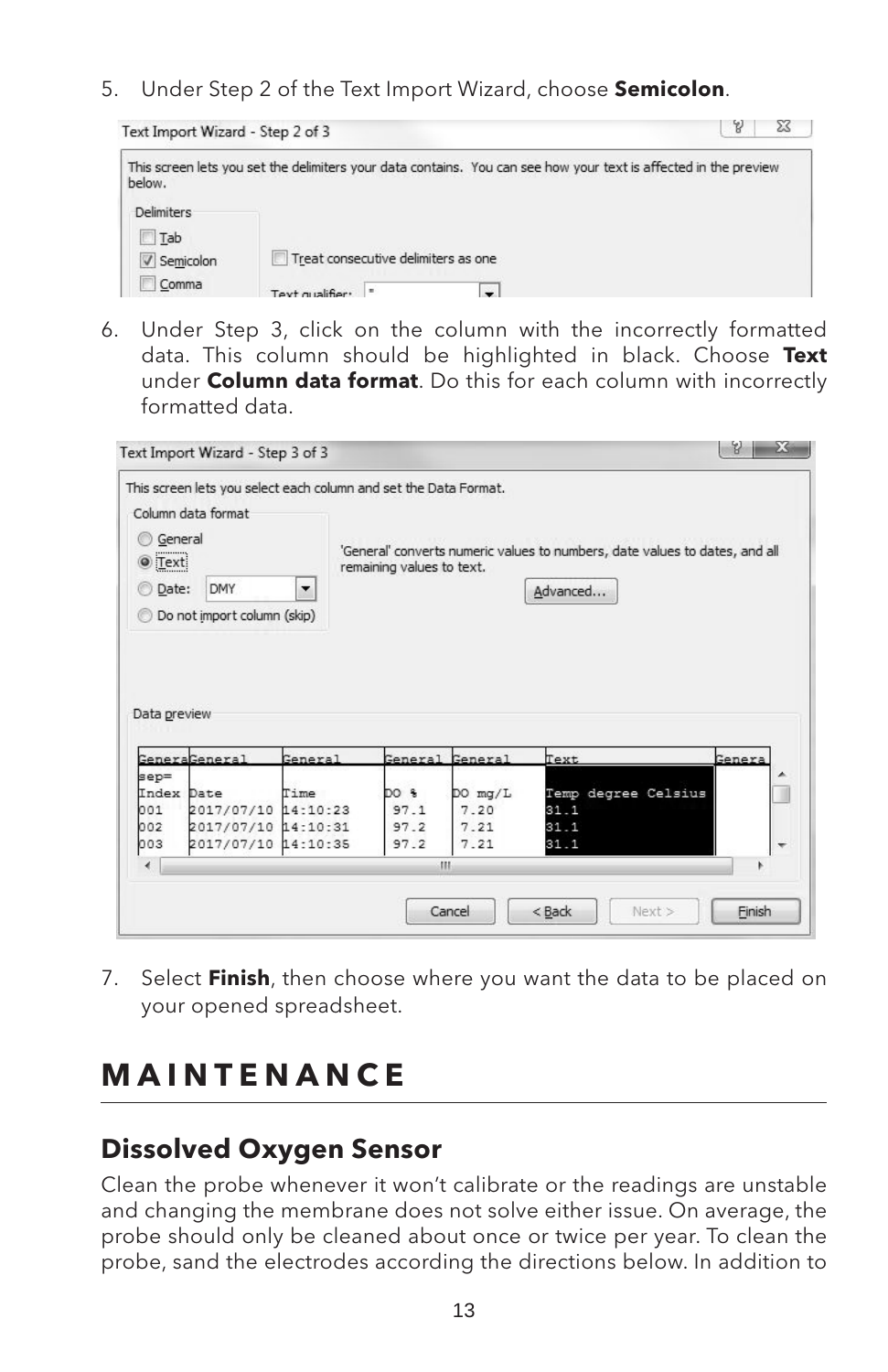<span id="page-17-0"></span>sanding, a chemical soak may be necessary (direction below). Always sand the electrodes after performing a chemical soak.

- 1. Remove membrane cap and rinse the probe with clean water (tap, distilled, or deionized).
- 2. Turn unit off, or disconnect probe.
- 3. Obtain either:
	- 14% lab strength ammonium hydroxide and soak for 2-3 minutes
	- 3% household cleaning strength ammonia and soak overnight (8-12 hours)
- 4. Rinse ammonium hydroxide/ammonia from probe.
- 5. Use sandpaper (400 grit wet/dry, supplied with YSI membrane kit 605306) to buff (wet sand) excess deposits from probe.
- 6. Install a new membrane cap.

Never use chemicals or abrasives not recommended by YSI.

### **Temperature Sensor**

You must keep the temperature portion of the sensor free of build up. Other than that, the sensor requires no maintenance. A soft bristle brush, like a tooth brush can be used to scrub the temperature sensor if needed.

## **ACCESSORIES / PART NUMBERS**

| Part Number | Description                                                         |
|-------------|---------------------------------------------------------------------|
| 606037      | 1 meter DO and Temp probe and cable assembly                        |
| 605352      | 4 meter DO and Temp probe and cable assembly                        |
| 605353      | 10 meter DO and Temp probe and cable assembly                       |
| 609200      | Self-stirring BOD lab probe and cable<br>assembly with power supply |
| 605139      | DO carrying case, soft sided                                        |
| 606036      | DO carrying case, hard sided                                        |
| 605306      | Membrane kit, 1.25 mil PE, six cap<br>membranes and KCI solution    |

All cables include a polarographic dissolved oxygen sensor and temperature sensor.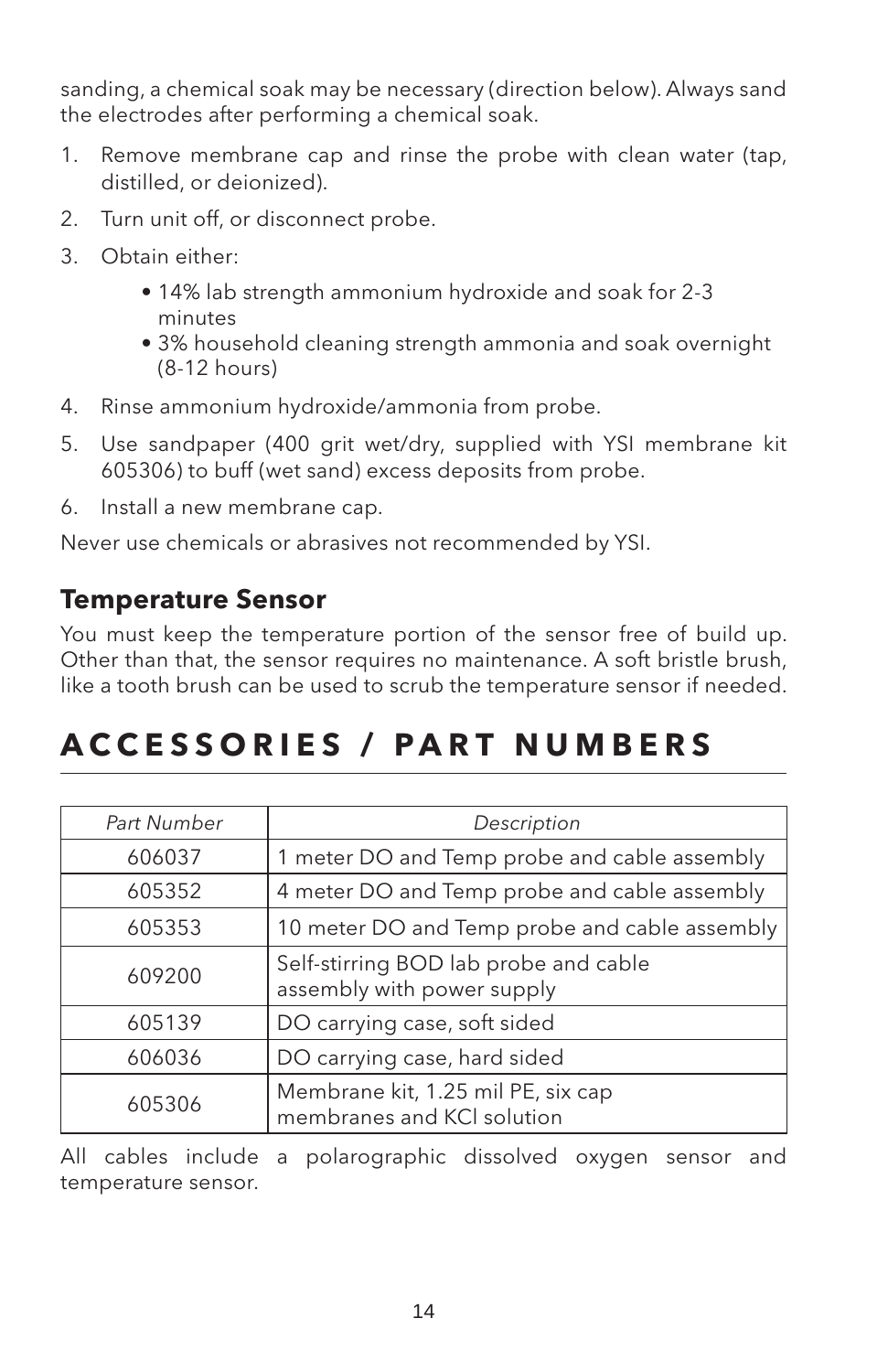## <span id="page-18-0"></span>**TECHNICAL SUPPORT**

Telephone: 800 897 4151 (USA)

+1 937 767 2762 (Globally) Monday through Friday, 8 AM to 5 PM ET Email: info@ysi.com

Mail: YSI Incorporated 1725 Brannum Lane Yellow Springs, OH 45387 USA Internet: [ysi.com](https://www.ysi.com/).

## **SPECIFICATIONS**

These specifications represent typical performance and are subject to change without notice. For the latest product specification information, please visit YSI's website at ysi.com or contact YSI Tech Support.

| Parameter                    | Range                                       | Resolution                | Accuracy                                                                        |
|------------------------------|---------------------------------------------|---------------------------|---------------------------------------------------------------------------------|
| Temperature                  | $-6.0$ to<br>46.0 °C                        | $0.1 \degree C$           | $\pm$ 0.3 °C                                                                    |
| Dissolved<br>  Oxygen        | 0.0 <sub>to</sub><br>200% air<br>saturation | $0.1\%$ air<br>saturation | $\pm$ 2% of the reading<br>or $\pm 2\%$ air saturation,<br>whichever is greater |
|                              | $0.00$ to<br>20.0 mg/L                      | $0.01$ mg/L               | $±2\%$ of the reading<br>or $\pm 0.2$ mg/L,<br>whichever is greater             |
| <b>Pressure Compensation</b> |                                             |                           | 600 to 1100 mBar (450 to 825 mmHg)                                              |

| Pressure Compensation<br>(Input during calibration)        | $600$ to 1100 mBar (450 to 825 mmHq)                                               |  |
|------------------------------------------------------------|------------------------------------------------------------------------------------|--|
| <b>Salinity Compensation</b><br>(Input during calibration) | From $0.0$ to $40.0$ ppt                                                           |  |
| ATC Probe                                                  | Thermistor, $10K\Omega$ , at 25 °C                                                 |  |
| Calibration Backup                                         | Yes                                                                                |  |
| Audio Feedback                                             | Yes, on all keys                                                                   |  |
| Power Source, Battery Life                                 | One 9V battery (included with meter)<br>Approximately 500 hour (DO200A)            |  |
|                                                            | or 150 hour (DO200M) battery life                                                  |  |
|                                                            | Real time clock (RTC) on the<br>DO200M also powered by<br>CR2032 coin battery (3V) |  |
| Operating Range -<br>Temperature                           | 0 to 50 $\degree$ C                                                                |  |
| Operating Range -<br><b>Relative Humidity</b>              | Up to 95%                                                                          |  |